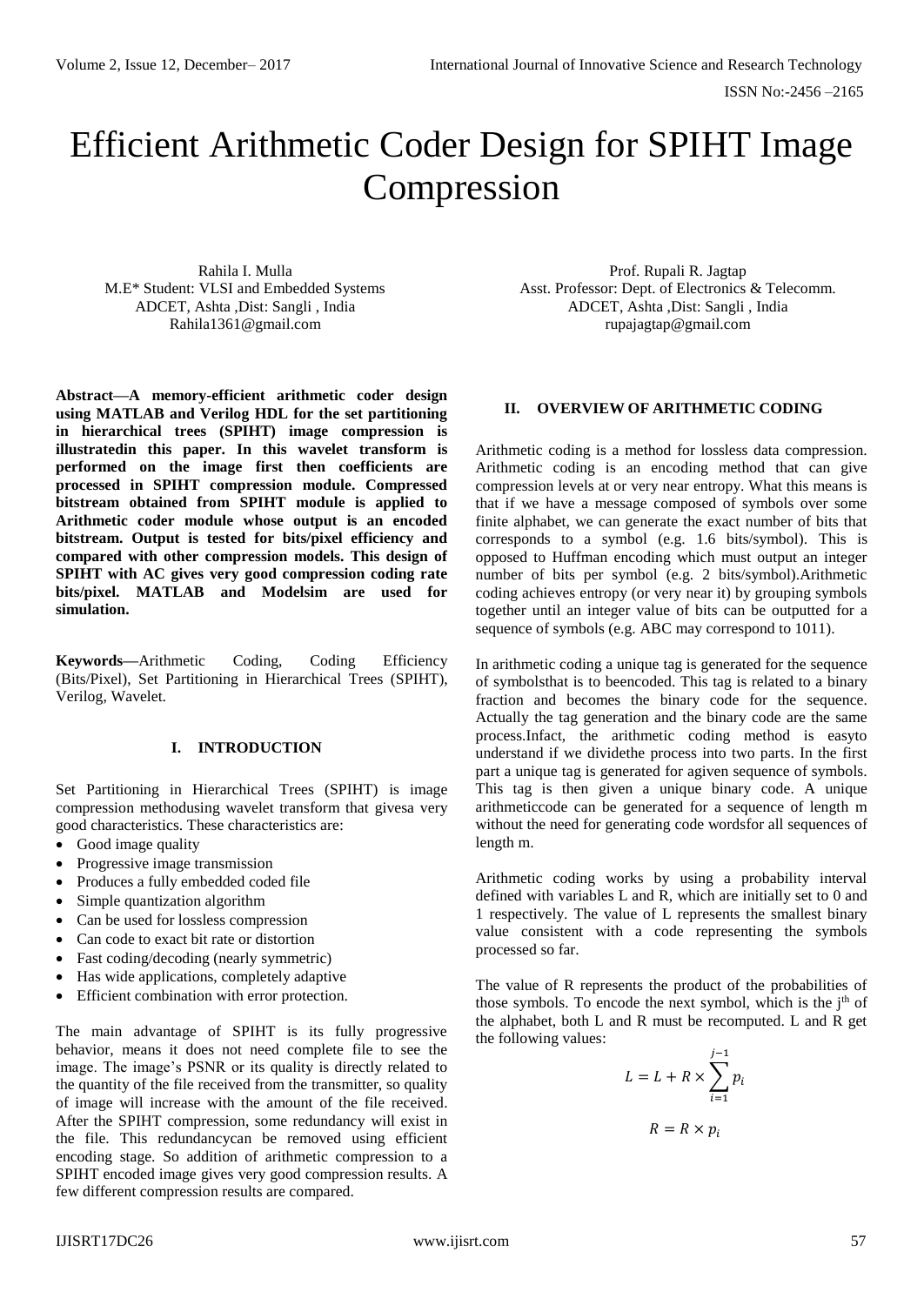#### **III. RELEVANCE**

As arithmetic coding (AC) can obtain optimal performance for its ability to generate codes with fractional bits, it is widely used by various image compression algorithms.Specially, the set partitioning in hierarchical trees (SPIHT) uses an AC method to improve its peak signal-to-noise ratio (PSNR) and compression ratio bits/pixel. Although the theory and program code of AC are mature, the complicated internal operations of AC limit its application for some real time fields, such as satellite image and high speed camera image compressions. In order to achieve performance gains, efficient architecture of AC in compression scenarios must be designed to satisfy the throughput requirement.

#### **IV. LITERATURE REVIEW**

D. Marpe, H. Schwarz, and T. Wiegand presented Context-Based Adaptive Binary Arithmetic Coding (CABAC) as a normative part of the new ITU-T/ISO/IEC standard H.264/AVC for video compression [2]. By combining an adaptive binary arithmetic coding method with context modeling, a high degree of adaptation and redundancy reduction is achieved.The CABAC framework also contain a low-complexity method for binary arithmetic coding.

A Variant of SPIHT image compression algorithm called No List SPIHT (NLS) is presented by F. W. Wheeler and W. A. Pearlman [3]. NLS works without linked lists and goodfor a fast, simple hardware implementation. Instead of Lists, a state table with four bits per coefficient keeps track of the set partitions and what information has been encoded. Performance of the algorithm on standard test images is nearly the same as in SPIHT.

H. Pan, W.C. Siu, and N.F. Law, proposed A fast and low memory image coding algorithm based on lifting wavelet transform and modified SPIHT [5] . In this paper, Author illustrates a listless modified SPIHT (LMSPIHT) method, it is a fast and low memory image coding algorithm based on the lifting wavelet transform. The LMSPIHT jointly gives the advantages of progressive transmission, spatial scalability, and includes human visual system (HVS) characteristics in the coding method.

Authors A. A. Kassim, N. Yan, and D. Zonoobi presented [6] The wavelet-based set partitioning in hierarchical trees (SPIHT) it is highly efficient in coding non textured images and the wavelet packet transform (WPT) is able to provide an optimal representation for textured images.

The proposed SPIHT-WPT coder achieves improved coding gains, especially for highly textured images.

#### **V. METHODOLOGY**

- High resolution Image captured using Camera.
- Input image is converted to pixel values in MATLAB.
- Pixel values are given as input to the Line based wavelet lifting module which produces wavelet coefficients.
- The transformed wavelet coefficients are placed in a buffer and they are accessed in a SPIHT-Breadth First Search way. Transformed wavelet coefficients are given to the arithmetic coder through internal bus.
- Output of arithmetic coder is applied to the internal bus and sent to output stream.



Fig.1 Block Diagram of Proposed Work

#### **VI. SPIHT ALGORITHM**

The algorithm for SPIHT makes use of tree partitioning in which itkeep insignificant coefficients together in large subsets. The partitioning decisions are in binary format that are send to the decoder and providesa significance map encoding which is more efficient than EZW.

The trees are again partitioned into four types of sets, which are sets of coordinates of the coefficients:**O( i , j) :** set of coordinates of alloffsprings of the wavelet coefficient node of location (i , j). As each node can either have four offsprings or no offspring ,O (i , j) will have size either zero or four. For example, in Fig.II,O (0, 1) consists of the coordinates of the coefficients b1, b2, b3, and b4.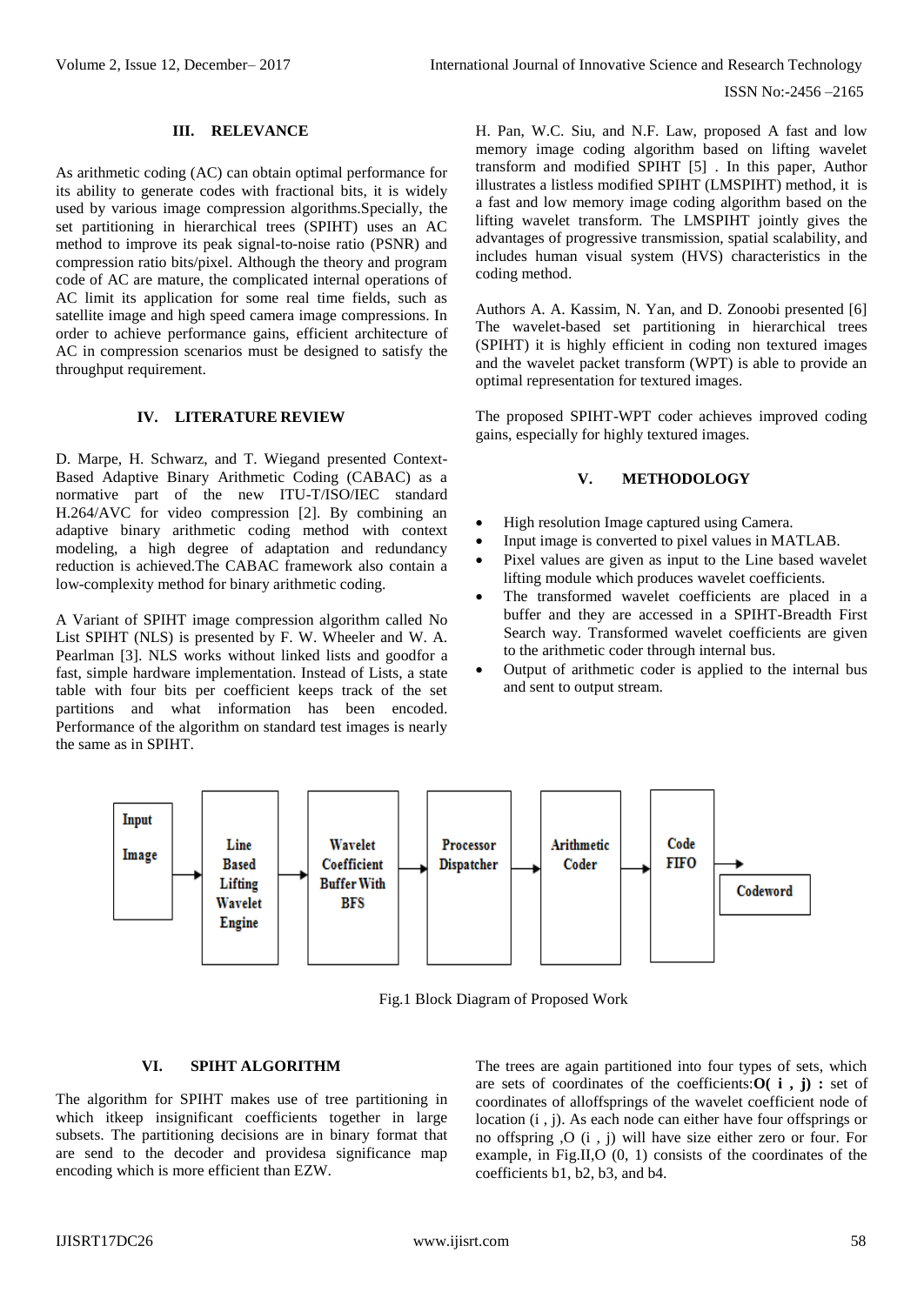D(i ,j) :set of all descendants of the coefficient at location (i ,j). Descendantsinclude offsprings and the offsprings of the offsprings, and so on.

H :set of all root nodesessentially band I in the case of Fig.2. L (i , j) :set of coordinates of all the descendants of the coefficient at location $(i, j)$  it excludes the immediate offsprings of the coefficient at location (i ,j). It means,

L (i, j) =  $D(i, j) - O(i, j)$ 

SPIHT algorithmuses three lists: the list of insignificant pixels (LIP), the list of significant pixels(LSP), and the list of insignificant sets (LIS).



Fig. 2 Data Structure Used In SPIHT Algorithm

The lists LSP and LIS includes thecoordinates of coefficients, while the LIS will contain the coordinates of the roots of setsof type D or L. first determine the initial value of the threshold. We can do this bycalculating

 $n = log_2 [Cmax]$ 

Where, Cmax = maximum magnitude of the coefficients i.e. to be encoded.

The LIP list isinitialized with the set H. Those elements of H that have descendants are also placed inLIS as setD entries. The LSP list is initially empty. In significance map encoding step first in each pass process the members of LIP , then the members of LIS . We then process the elements of LSP inthe refinement step.

Algorithm begins by checking each coordinate in LIP. If the coefficient of thatcoordinate is significant i.e. it is greater than 2 n , we will transmit a 1 followed by a bitindicating the sign of the coefficient (here, 1 is for positive and 0 for negative).After

this move the corresponding coefficient to the LSP list. If the coefficient at that coordinate is notsignificant, we transmit a 0.After examining each coordinate in LIP, we begin examining the sets in LIS. If the set atcoordinate **(**i , j) is not significant, we transmit a 0. If the set is significant, we transmit a 1.What we do after that depends on whether the set isD or L.If the set is D, we check each of the offsprings of the coefficient at that coordinate.In other words, we check the four coefficients whose coordinates are in  $O(i, j)$ . For each coefficient that is significant, we transmit a 1, the sign of the coefficient, and then move thecoefficient to the LSP. Transmit a 0 for all other coefficients i.e. insignificant and add their coordinates to the LIP. Here, we have removed the coordinates of  $O(i, j)$  from the set, what is left is simply the set  $L(i, j)$ . If this set is not empty, we move it to the end of the LIS and mark it to be oftype L. Note that this new entry into the LIS has to be examined during *this* pass. If the setis empty, we remove the coordinate (i , j) from the list.If the set is of type L, we add each coordinate in O(i ,j) to the end of the LIS as theroot of a set of type D. Again, note that these new entries in the LIS have to be examinedduring this pass. We then remove (i ,j) from the LIS.If we processed every set in the LIS, we can proceed to the refinement step. In the refinement step we examine each coefficient thatwas in the LSP prior to the current passand output the nth most significant bit of **|Cij|** We ignore the coefficients that have been added to the list in this pass because, by declaringthem significant at this particular level, we have already informed the decoder of the valueof the nth most significant bit.

This completes one pass. Depending on the availability of more bits or external factors,if we decide to continue with the coding process, we decrement n by one and continue.

### **VII. WORKING PROCESS**

- **START**
- using MATLAB select desired image
- convert image into pixel values and write them rowwisen inimagetextfile.txt and coloumnwise in imagetextfilep.txt
- MATLAB call HDLdeamon socket Simulink handle to open modelsim for further process
- Modelsimruns SPIHT compression module
- save resulted coefficients in text file
- text files accessed in MATLAB and displayed as image to show SPIHT transformation in image format as well as coefficients are saved in arrays
- MATLAB initializes modelsim operation
- Modelsimruns arithmetic coder module
- SPIHT compressed coefficients are now processed in arithmetic coder module and encoded sequences are stored in memory designed using verilog code.
- compression efficiency bits/pixel is calculated in MATLAB and displayed
- End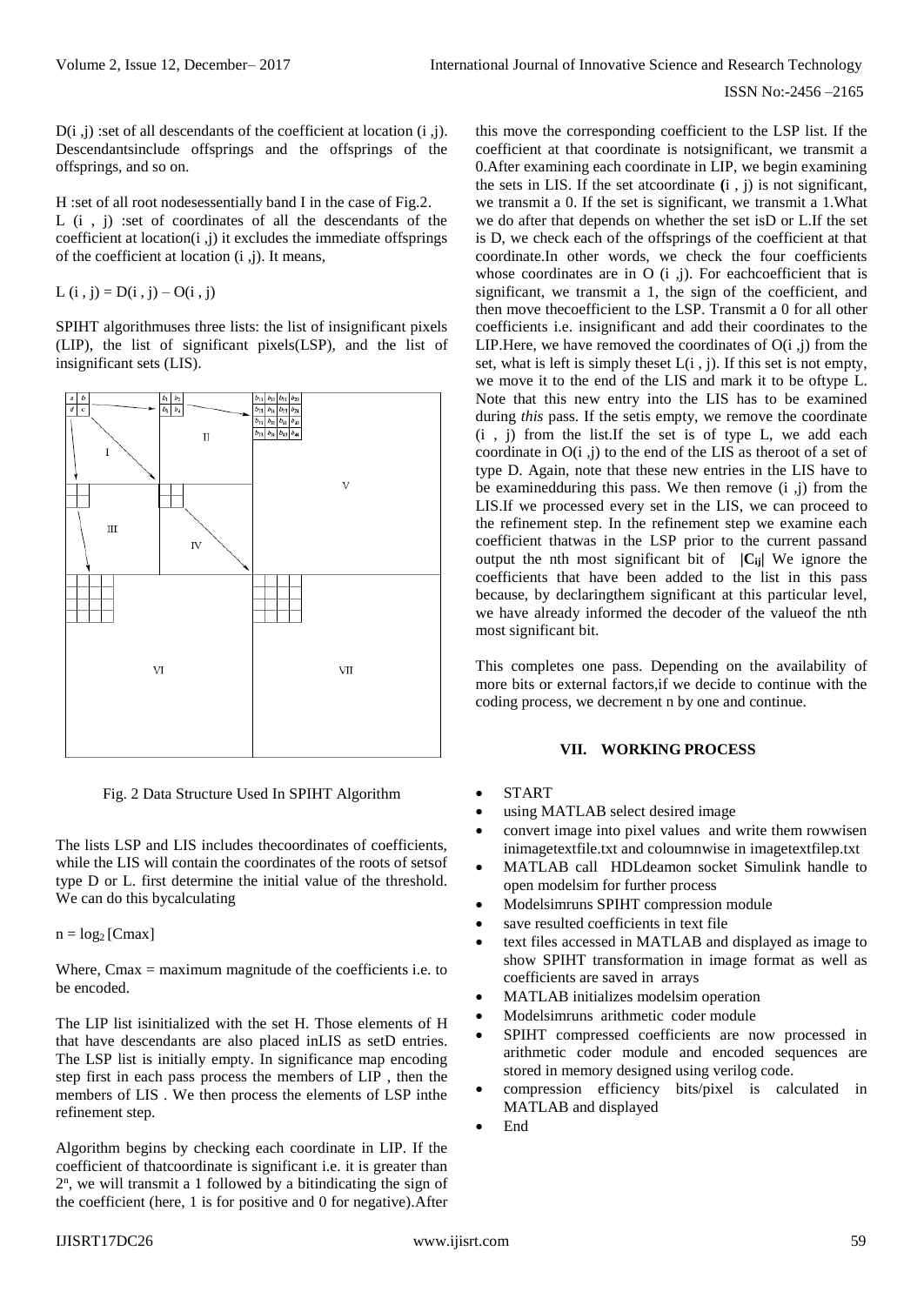## **VIII. RESULTS**

Input image: Input image is Lena (512 X 512)



Approximate Coefficient:



Detail Coefficient:



Horizontal Coefficients:



Vertical Coefficients:



Detail Coefficient 2:



Approximate Coefficient 2:



After SPIHT Transformation: